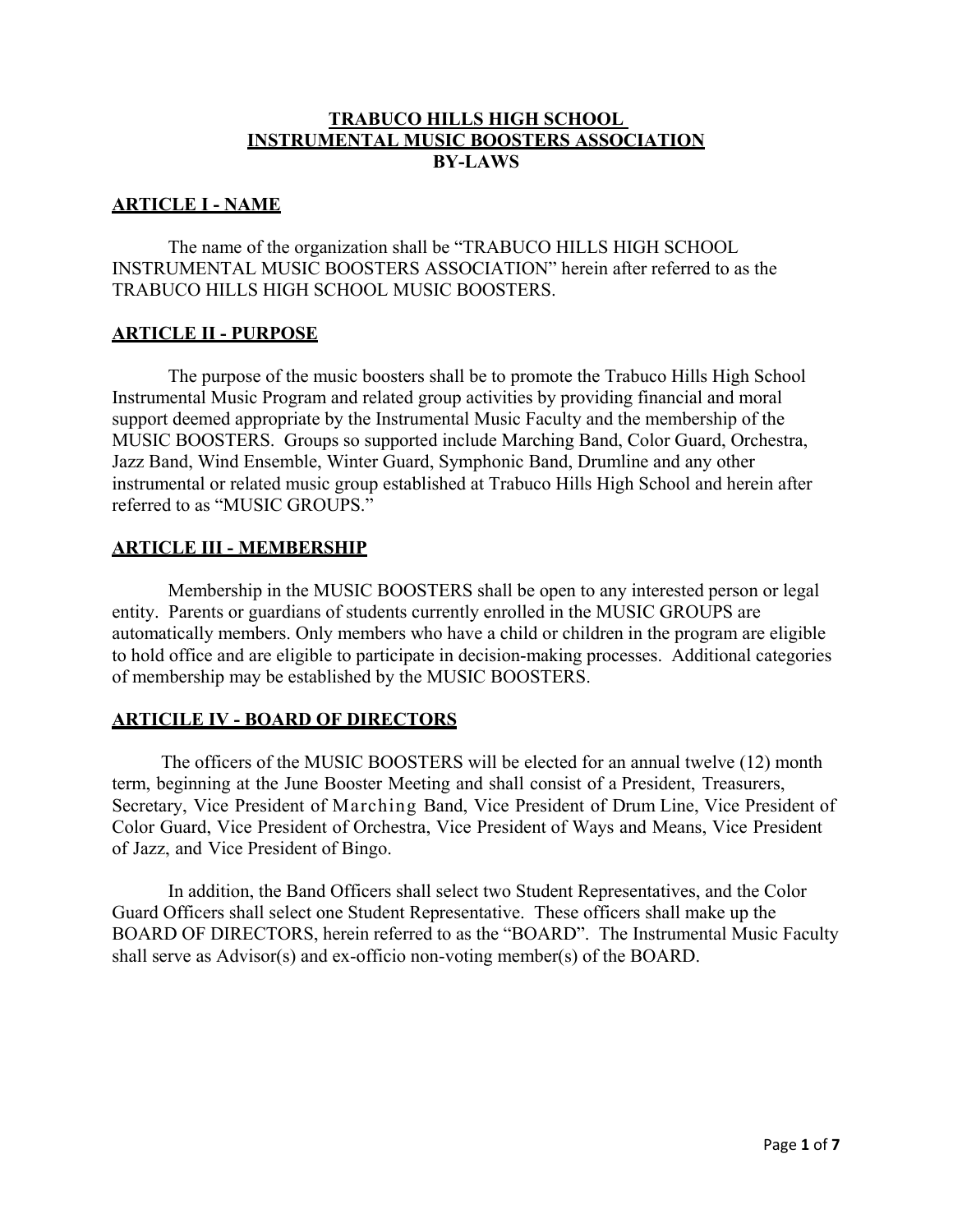During its term the BOARD shall be vested with complete authority over all facets of management and operation of the MUSIC BOOSTERS, which authority it may delegate to officers at its sole discretion. This authority shall include all decisions concerning financial matters and expenditures regarding MUSIC BOOSTER activities, including but not limited to, decisions regarding the purchase of music equipment, payment of music coach salaries, fundraising, transportation and lodging expenses and related activities. No Advisor or member of the MUSIC BOOSTERS, other than a duly authorized officer or the BOARD, is authorized to commit the MUSIC BOOSTERS to financial commitments, contracts or agreements without prior authorization of the BOARD or its authorized officer.

#### **ARTICLE V - ELECTION OF OFFICERS**

The Nominating Committee for the following year's slate of officers shall consist of an appointed Chairman and two other members. The Nominating Committee shall be appointed by the BOARD no later than the March General Membership meeting. The Nominating Committee will present its slate of officers, by the April General Membership meeting, at which additional nominations may be accepted. Every attempt should be made to include representatives from each MUSIC GROUP on the slate of officers. The membership shall elect the following year's officers by written ballot on or before the May General Membership meeting. Multiple people can hold the same office if they are all voted in. Outgoing officers shall be responsible for the transfer of their offices on or before the June General Membership meeting.

#### **ARTICLE VI - DUTIES OF OFFICERS**

The duties of the elected officers shall be:

**PRESIDENT:** Shall preside at all General Membership meetings and all BOARD meetings. Shall fill by appointment any vacancies in the BOARD as they may occur, such appointments to be approved by the majority of the remaining members of the BOARD. Shall have the authority to commit the MUSIC BOOSTERS for amounts of up to \$100.00 per month, providing written explanation at the next BOARD meeting. If the President should be unable to complete the term of office, the BOARD shall elect a new President from the existing BOARD to fill the unexpired term.

**VICE PRESIDENTS:** Shall assist the President as directed for their groups.

**SECRETARY:** Shall keep a written record of the Proceedings of the Board and General Membership meetings. Shall handle all correspondence as requested by the President and the BOARD.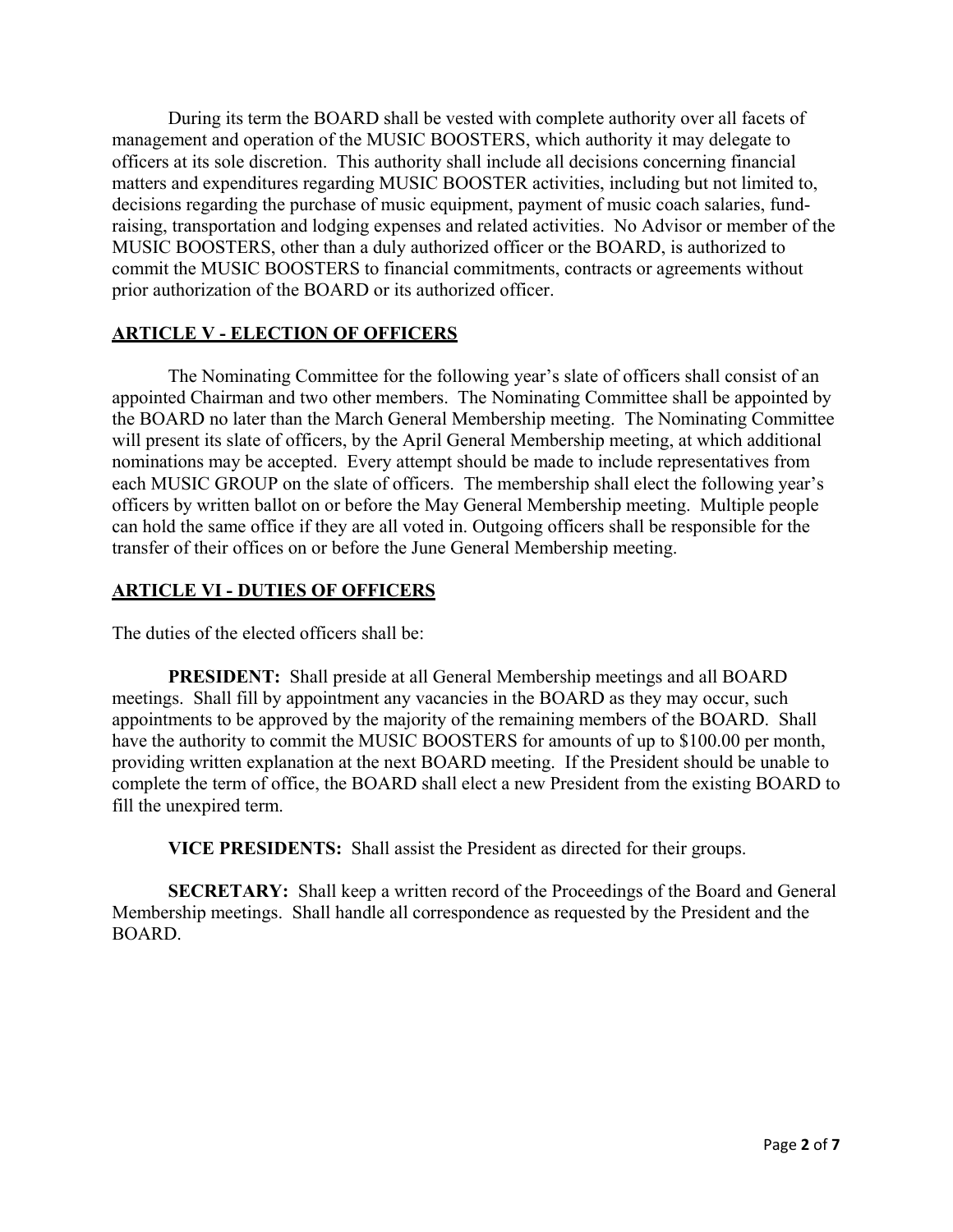**TREASURERS:** Shall be responsible for the handling and accounting of MUSIC BOOSTER funds. Shall prepare an annual budget with the President to be approved by the BOARD by the July Board meeting and presented for membership at the first General Membership meeting each August. Shall advise the BOARD on all financial matters and shall comply with government requirements relative to financial reporting and regulatory filings. Shall administer MUSIC BOOSTERS bank accounts in a responsible manner and make timely deposits and disbursements. Shall prepare and present at each regularly scheduled General meeting a financial summary, in standard account format, showing income, expenses and current balance of all MUSIC BOOSTER accounts.

The Treasurer shall receive all money to be deposited and make three written receipts. One for the people who paid the money, the second copy to be given to the Vice President of their group and the Treasurers will retain the third copy of the receipt. A written report will be given to the President every month showing income and outgoing money, and where the money went.

The Treasurers shall receive the money to be deposited. All checks will be made out to Trabuco Hills High School Music Boosters or T.H.H.S. Music Boosters and not to an individual person, in that way keeping a record of all incoming and outgoing money. MUSIC BOOSTERS will then pay bills after approval in Article X. Any expenses incurred from a check writer from the bank will be charged to the check writer. There will be a charge of \$20.00 on all returned checks.

**MEMBERS-AT-LARGE and FRESHMAN PARENTS REPRESENTATIVE:** Shall assist the President as directed.

**STUDENT REPRESENTATIVES**: Shall serve as representatives of student interests, and as liaisons between the MUSIC BOOSTERS and MUSIC GROUPS. Shall assist the President as directed.

**VICE PRESIDENT OF WAYS AND MEANS:** Shall have a lead role in developing the annual Fundraising Plan, which supports the Program. Chairs the Ways and Means Committee that organizes Booster fundraisers.

#### **ARTICLEVII - STANDING COMMITTEES**

The BOARD shall appoint the following named standing committee chairpersons: Public Relations & Grants, Fundraising and Phone Tree, Uniform Coordinator of (Band, Color Guard, Orchestra, Drumline), Truck Driver, Chain Gang, Hospitality, Publicity, Field Equipment, Maintenance, Music Booster Newsletter. Other standing committees may be established and their chairpersons appointed by the BOARD, as the BOARD deems necessary.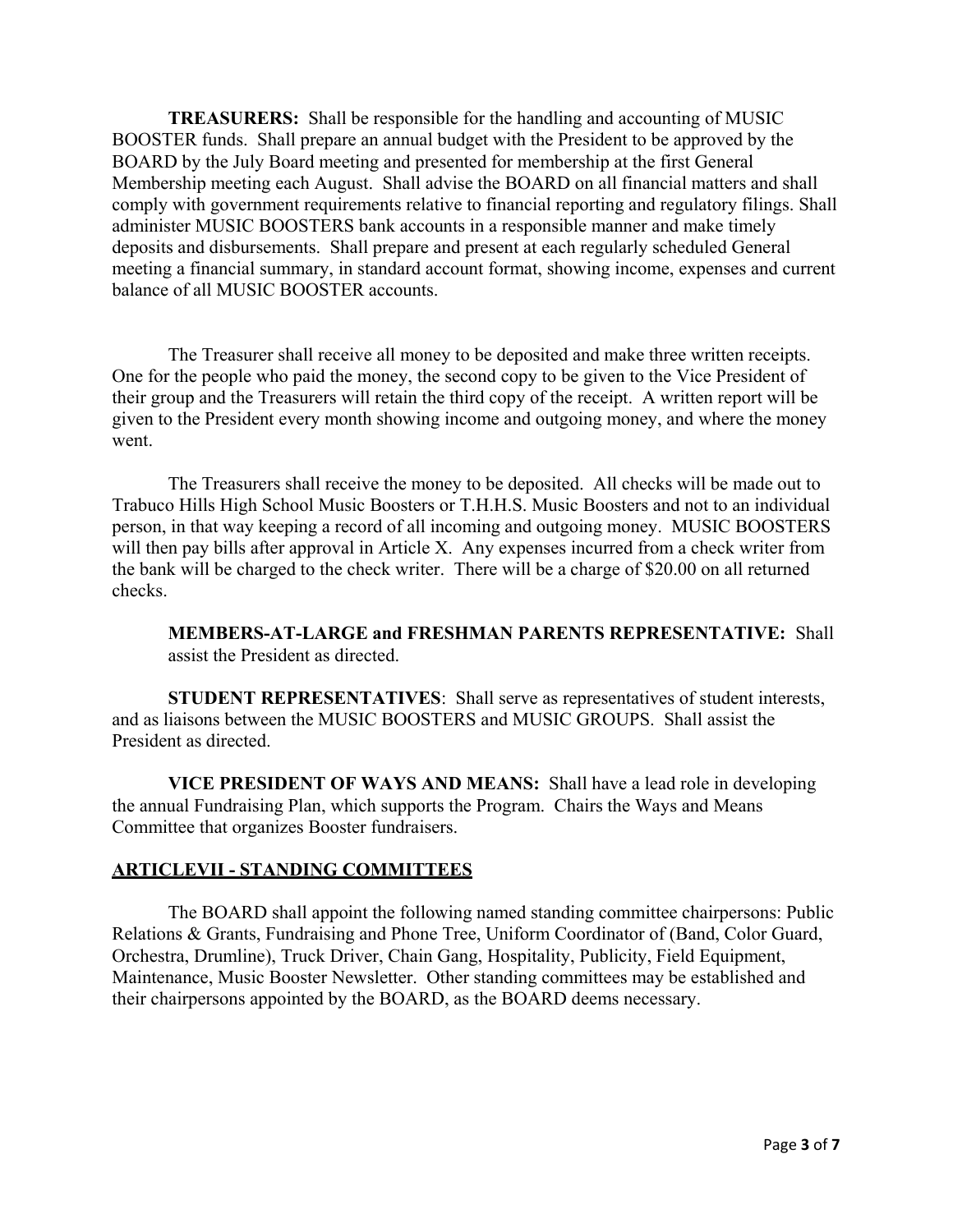### **ARTICLE VIII - DUTIES OF CHAIRPERSONS**

Each so named Chairperson/Manager shall select a committee to fulfill their directed responsibilities, subject to approval by the BOARD. The duties of each shall be:

**PHONE TREE**: The Phone Tree persons shall contact all members by phone when requested by the President or other member of the Board.

**UNIFORM COORDINATOR OF (Band, Color Guard, Orchestra, Drumline):** Shall be responsible for all facets of uniform maintenance, fitting, and pre- or post- event preparation. Shall advise the BOARD on related matters, and shall assist the Vice President of Operations as requested.

**TRUCK DRIVER:** Shall be an adult over 25 years of age. Shall know how to handle the truck correctly. Shall be insured by the MUSIC BOOSTERS insurance policy with a good driving record as insurance will check and approve.

**CHAIN GANG:** Shall arrange for four to five people to help at each home football game. Shall make a weekly list for the President and the A.S.B. Office.

**HOSPITALITY:** Shall assist the Vice President of Operations as directed. Shall be in charge of providing refreshments for MUSIC BOOSTERS and student activities when requested by the BOARD.

**PUBLIC RELATIONS & GRANTS:** Shall be in charge of publicizing all MUSIC GROUPS and MUSIC BOOSTERS events and shall keep a scrapbook of activities. Shall prepare news releases and distribute them appropriately. Shall seek grants and prepare necessary paperwork.

**FIELD EQUIPMENT:** Shall be in charge of the activities and the crew associated with the placement and removal of "pit" instruments at competitions. Shall arrange for transportation of equipment to off-site performances and shall supervise the loading and unloading of the equipment truck.

**MAINTENANCE:** Shall maintain equipment in working order. Shall bring to the attention of the BOARD any necessary repairs of school-owned equipment.

**MUSIC BOOSTER NEWSLETTER:** Shall keep students and parents updated on the past, current and future events of the MUSIC BOOSTERS.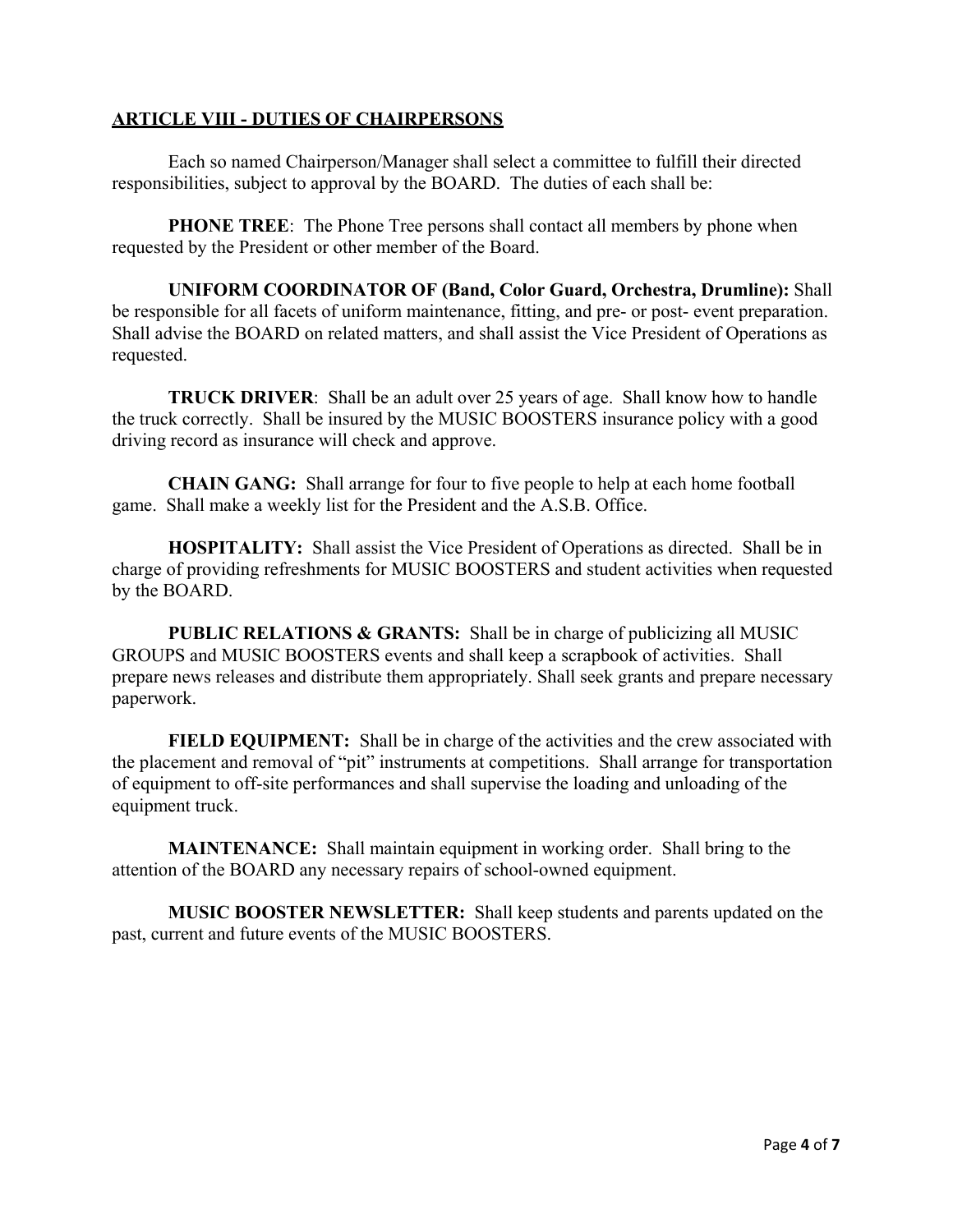# **ARTICLE IX – MEETINGS**

The General Membership meetings of the MUSIC BOOSTERS will be held monthly at Trabuco Hills High School, unless otherwise indicated, and no fewer than eight (8) times during the school year on the third Tuesday of each month. Any changes will be announced at least seven (7) days in advance. Special meetings may be called by the President, or as requested by the Advisor(s). The BOARD meeting shall be held monthly, or by the call of the BOARD or by the request of the Advisor(s), and always prior to the General Membership meeting. The time and place for the BOARD meeting will be at their discretion. When personal or other sensitive issues are to be discussed, the President may call a closed session of the BOARD, which may be limited to adult BOARD members. General Membership and BOARD meetings shall be conducted according to "Roberts Rules of Order".

### **ARTICLE X - FUNDRAISING**

All MUSIC GROUPS will be able to participate in all fundraisers of the MUSIC BOOSTERS. No MUSIC GROUP shall hold a fundraiser without the knowledge of the BOARD.

### **ARTICLE XI - CHAPERONES**

Officers, the Director and Chaperones shall meet before and after every event for briefing and outcome. Shall look out for the well being of all students. Can ride the student bus, but siblings who are not in MUSIC GROUPS may not ride the bus without written permission of the Director.

### **ARTICLE XII - QUORUM**

The quorum for the conduct of business at any BOARD meeting will be a simple majority. Any action taken by the BOARD is to be approved by a majority of those present at the meeting. Any action taken at a General Membership meeting would be taken upon a simple majority of those present, except where otherwise specified herein.

There shall be a quorum of votes from all Board members (as defined within) for approval.

All items that are going to be paid by the MUSIC BOOSTERS must be presented to the BOARD for approval of payment before any money is spent. Scholarships may be available and must be approved by the BOARD.

#### **ARTICLE XIII – BUDGET**

The fiscal year shall be from July 1 to June 30. Financial records shall be submitted for audit with thirty (30) days after the end of the fiscal year. If an audit is requested by the Saddleback Valley Unified School District, thirty (30) days written notice must be given, and any and all expenses incurred by the MUSIC BOOSTERS shall be paid by the school district.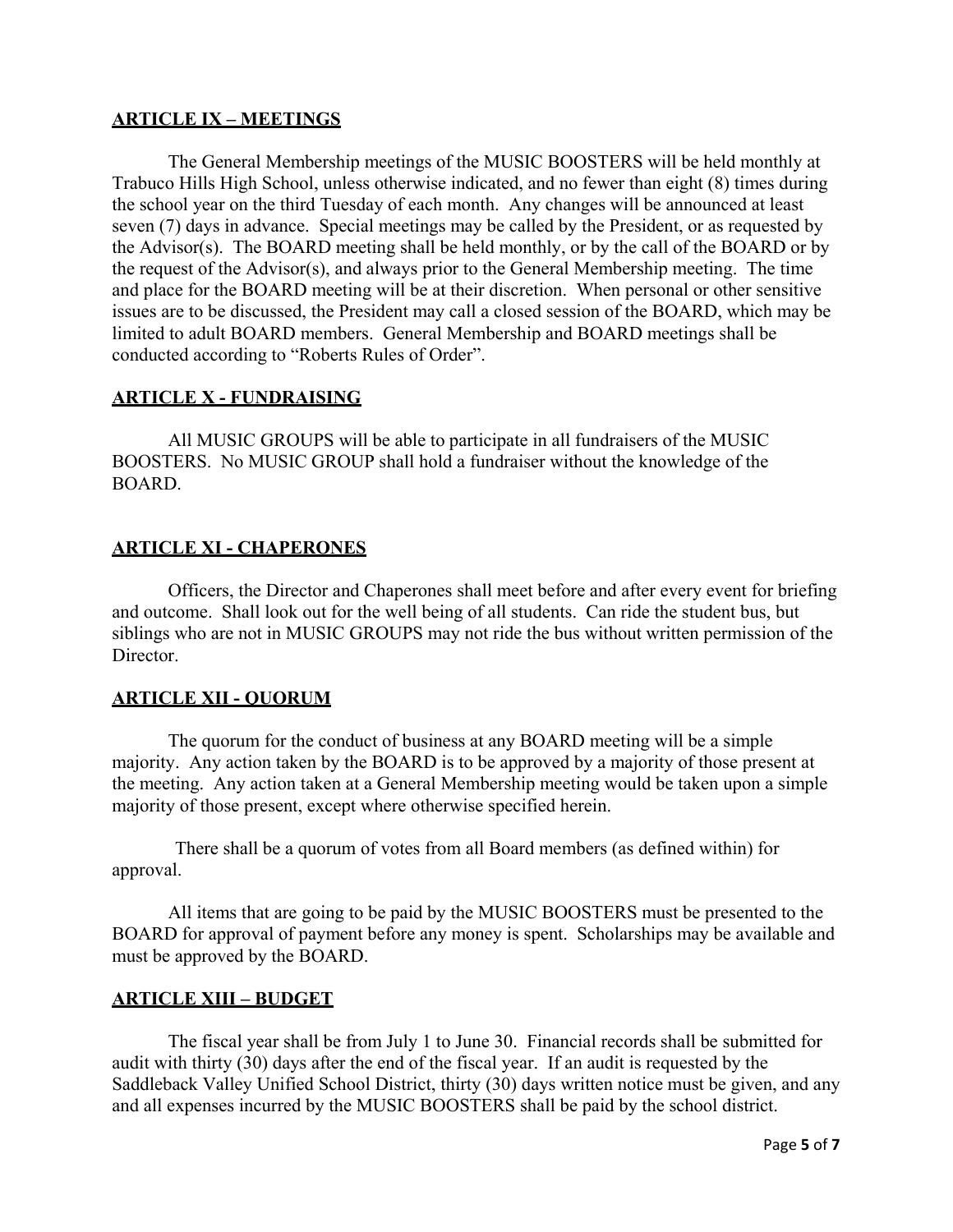# **ARTICLE XIV - ADVISORS**

All members of the Trabuco Hills High School Instrumental Music Department Faculty are considered advisors to the MUSIC BOOSTERS. Advisors shall see that the MUSIC BOOSTERS activities are conducted in accordance with the Saddleback Valley Unified School District policies and encourage all members, parents, alumni and faculty to support the MUSIC BOOSTERS by their attendance at meetings and music events.

### **ARTICLE XV - AMENDMENTS TO BY-LAWS**

Additions to or amendments of the By-Laws must be presented in writing to the General Membership one prior to being voted on by the General Membership. Any changes in the By-Laws must have the approval of two-thirds of the membership in attendance at the General Membership meeting in order to become effective.

### **ARTICLE XVI - LIABILITY**

The MUSIC BOOSTERS shall not be liable for any lawsuits to them by any other groups or public person, for injury to a person, loss or broken instruments. **ARTICLE XVII - DISSOLUTION**

 This organization is organized and operated exclusively for charitable and educational purposes within the meaning of  $501(c)(3)$  of the Internal Revenue Code. Upon dissolution of this organization, its assets shall be disposed of exclusively for the purposes of the corporation or distributed to such organizations organized and operated exclusively for charitable purposes, which shall, at the time, qualify as exempt organization under section  $501(c)(3)$ , or shall be distributed to the federal government, or to a state or local government, for a public purpose. No part of the net earnings of the corporation shall inure to the benefit of or be distributed to any director, employee or other individual, partnership, estate, trust or corporation having a personal or private interest in the corporation. Compensation for services actually rendered and reimbursement for expenses actually incurred in attending to the affairs of this organization shall be limited to reasonable amounts. No substantial amount of the activities of the organization shall be the carrying on

of propaganda, or otherwise attempting to influence legislation and this organization shall not intervene in (including the publishing or distributing of statements) any political campaign on behalf of or in opposition to any candidate for public office.